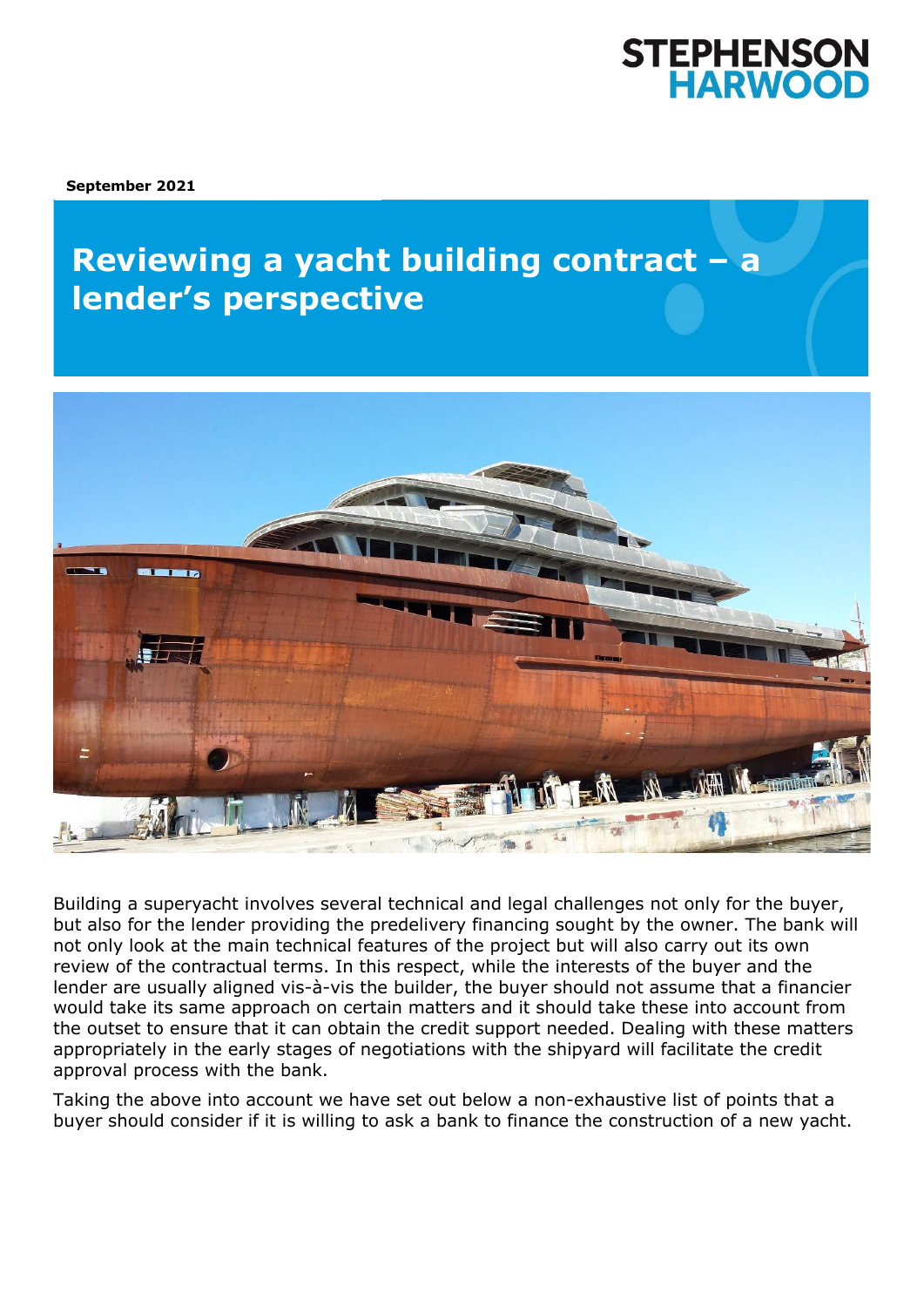#### **Builder non-performance**

The main focus of the buyer and the buyer's financier is on looking out for situations in which the builder might not perform and whether (and if so how) the contract offers satisfactory protection in these unfortunate events. One of the biggest risks, and potential causes of builder non-performance, is insolvency and a lender (as any well-advised buyer should) will look at the creditworthiness of the builder, the track record and capabilities of the shipyard to deliver the promised yacht on time. Only projects to be built by financially solid and technically reliable shipyards will be eligible for predelivery financing.

#### **Buyer non-performance**

When negotiating building contracts buyers will mostly think about builder non-performance. However, the buyer's lender will need to consider what happens to, and under, the contract if the buyer does not perform. In such a case, the builder will probably be excused from performing and may even be able to terminate, which in both cases means the yacht might not get built or delivered. In most cases the buyer would only have a simple obligation to pay for the price according to the agreed payment schedule. The lender should ensure that there are no unusual provisions allowing the builder to terminate the contract and to have a reasonable level of control over that risk, for instance by requiring that the buyer puts in its equity upfront and that it can secure the future additional funding payments due from the buyer through some other means, e.g. cash deposits or guarantees.

#### **The contract price**

This is obviously a key area for all the interested parties, including the lender, because the bank's lending decision will be based on knowing how much the buyer will need to pay and therefore also how much the bank will be funding. The lender will also want to know when the buyer will pay and what protection there is to ensure that it only pays when it is properly due. The lender will also be looking as to whether the price (or at least a major part of it) will be fixed and whether the builder will be able to claim an increase of the price as a result of the price fluctuation of some key materials, like steel.

#### **Change Orders**

The more bespoke the design and new the building processes, the more likely it is that there will need to be adjustments to the Specification and the engineering during the construction process. Changes to the Specification can also be brought

about by classification/regulatory changes. A lender would normally want to build into the loan documentation provisions that say that any material changes in price (usually exceeding certain financial thresholds) must be notified to the bank and that consent would be required before the buyer commits to those price increases. This would give the bank the opportunity to decide whether it is willing to fund those additional costs (which it might do if it is adding additional value to the yacht) or whether it would require the buyer/borrower to inject further equity to fund those costs.

#### **Timing of payment**

The purchase price is normally payable in instalments at certain stages of the building process. Each of these various stages would trigger an instalment payment and therefore it is important to ensure that the contract has clearly identified those milestones and provides for a process by which those milestones can be verified. The payment provisions would also normally tie into the issue of refund guarantees or title transfer.

#### **Inspection rights**

The building contract should contain provisions which entitle the buyer and the lender to inspect work as the construction process goes along. A lender would often want to have the right to send its own independent surveyors to monitor what is being done or at least be given copies of inspection reports for the bank and its advisors to review.

#### **Sub-contracting**

Most building contracts will allow the builder a certain amount of flexibility in sub-contracting certain works and the supply of certain equipment. The issue here for both the buyer and its lender is how to monitor and maintain levels of quality and ensure that sub-contractors will not be able to claim retention of title or supplier's liens; and that the builder will obtain guarantees and warranties, and possibly assign those warranties directly to the buyer.

#### **Liquidated damages**

Most shipbuilding contracts will include a section dealing with liquidated damages, which represent agreed and fixed levels of damages payable to the buyer as a result of either delay in the delivery of the yacht or failure to comply with certain aspects of the Specification. Damages for delay in delivery beyond the contract delivery date are also usual. While the level of these is left to commercial discussion between the buyer and the builder, the lender will be

© Stephenson Harwood LLP 2021. Any reference to Stephenson Harwood in this document means Stephenson Harwood LLP and its affiliated undertakings. Any reference to a partner is used to refer to a member of Stephenson Harwood LLP. Information contained in this document is current as at the date of first publication and is for general information only. It is not intended to provide legal advice. LONADMIN/16182655/030921